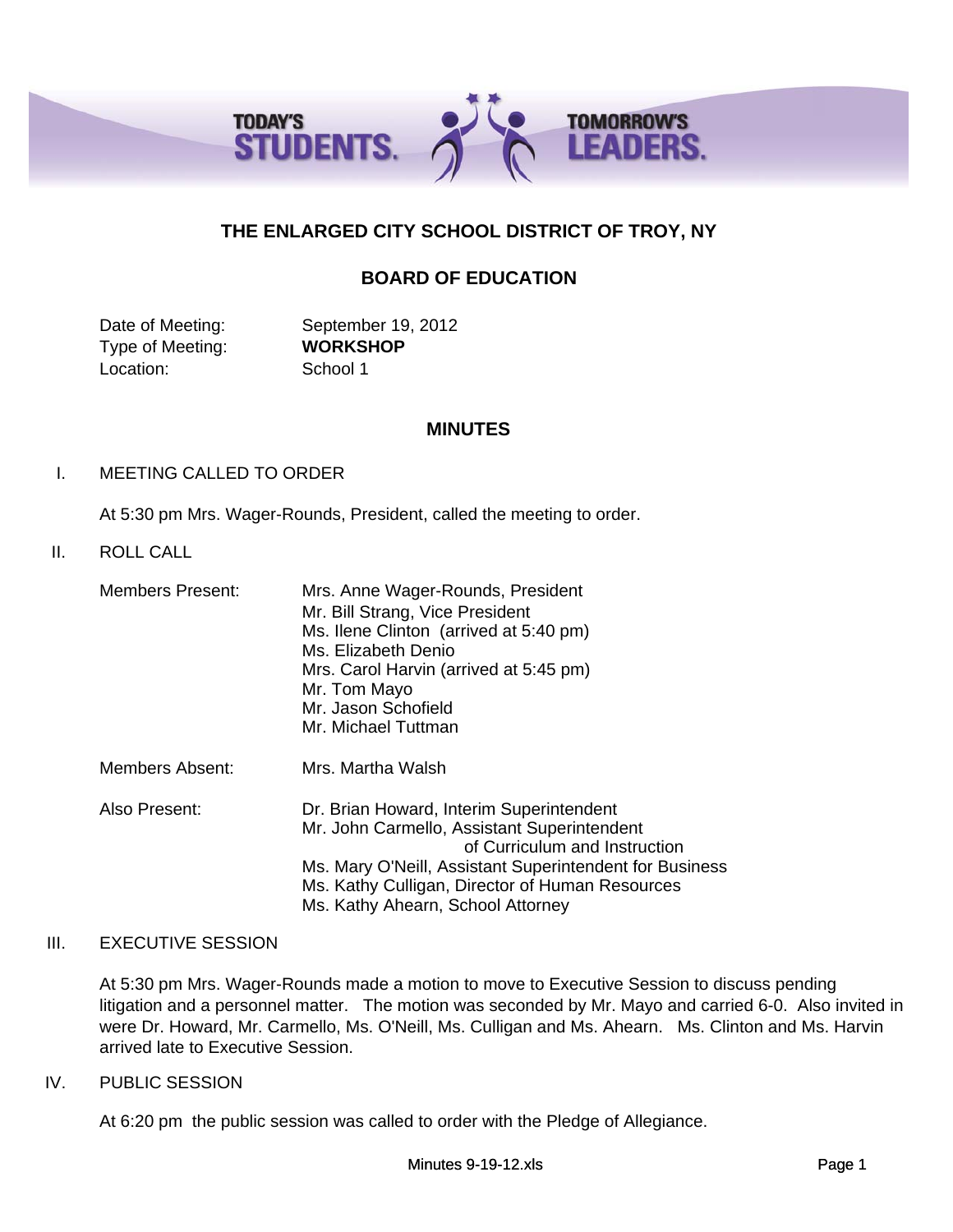# V. SUPERINTENDENT'S REPORT

# • 2012-13 Project and Goals Update

Dr. Howard, made a power point presentation regarding the District's goals and objectives. The new mission and vision will be a priority. He provided a timeline and stated there will be ongoing discussions of goals with cabinet members and administrative council. He will give the Board a status update in December to prepare for the budget process. In February there will be a mid-year evaluation of the Superintendent based on the performance of the goals and mission. In June he anticipates a smooth transition of the new Superintendent.

Dr. Howard highlighted the following five goals:

(1) Support and implement the mission and vision of the District.

(2) Do what is necessary to successfully complete the Capital Project and transition into new Middle School. This includes determining use of School 12. Closing another elementary school is NOT an option.

(3) Follow the succession plan for new Superintendent and fill position of Assistant Superintendent of Instruction and Curriculum.

(4) Prepare 2013-14 budget that allows District to continue to meet its vision and mission as well be fiscally responsible.

(5) Provide general supervision for negotiations; APPR implementation and hiring of Director Human Resources and Director of Facilities.

# Discussion:

Mr. Tuttman asked about School 2 needs being met.

Dr. Howard reported that the Board has authorized two teaching positions to address the larger class sizes in Schools 14 and 18 resulting from PS2 School Choice. This aligns with district mission and goals.

Mr. Carmello reported on Grade 6 being transferred to the Middle School. Mr. Mayo had asked if the students will be changing classes. This is an option but there are contractual issues to address when 6th grade teachers move to Middle School. It has not been decided at this point and we will see what is best for students.

Mr. Schofield said there were some parent concerns about 6th grade students riding the bus with high school students. Mr. Carmello is looking into different options. Mr. Dunn and Mr. Smith will facilitate Town Hall meetings to discuss the transition with parents.

#### VI. BUSINESS FINANCE REPORT

# •2011-12 Audit Report (Cusack & Co.)

Mr. Jim Cusack and Mr. John Taftlowski reported on District's 2011-12 financial statements based on standard accounting practices. The audit focused on internal control systems and year-end financial statements. Mr. Cusack stated the results of the audit were very good. They will issue a management letter with minor housekeeping items so the District can implement corrective action where needed.

# •Treasurer's Report (August)

Ms. O'Neill reported that there are minimal budget transfers and payroll was not encumbered as of August 31st. The "Bank Reconciliation" portion of the Treasurer's Report has been revised to be in an excel spreadsheet. The BOE approved this change. Ms. O'Neill also reported that the Attorney General's Office announced today that the District was among 40 school districts who will be awarded a settlement for overcharges occurring in the school lunch program. Troy will receive \$309,000. We did not overcharge our students; this occurred at a high level in the company.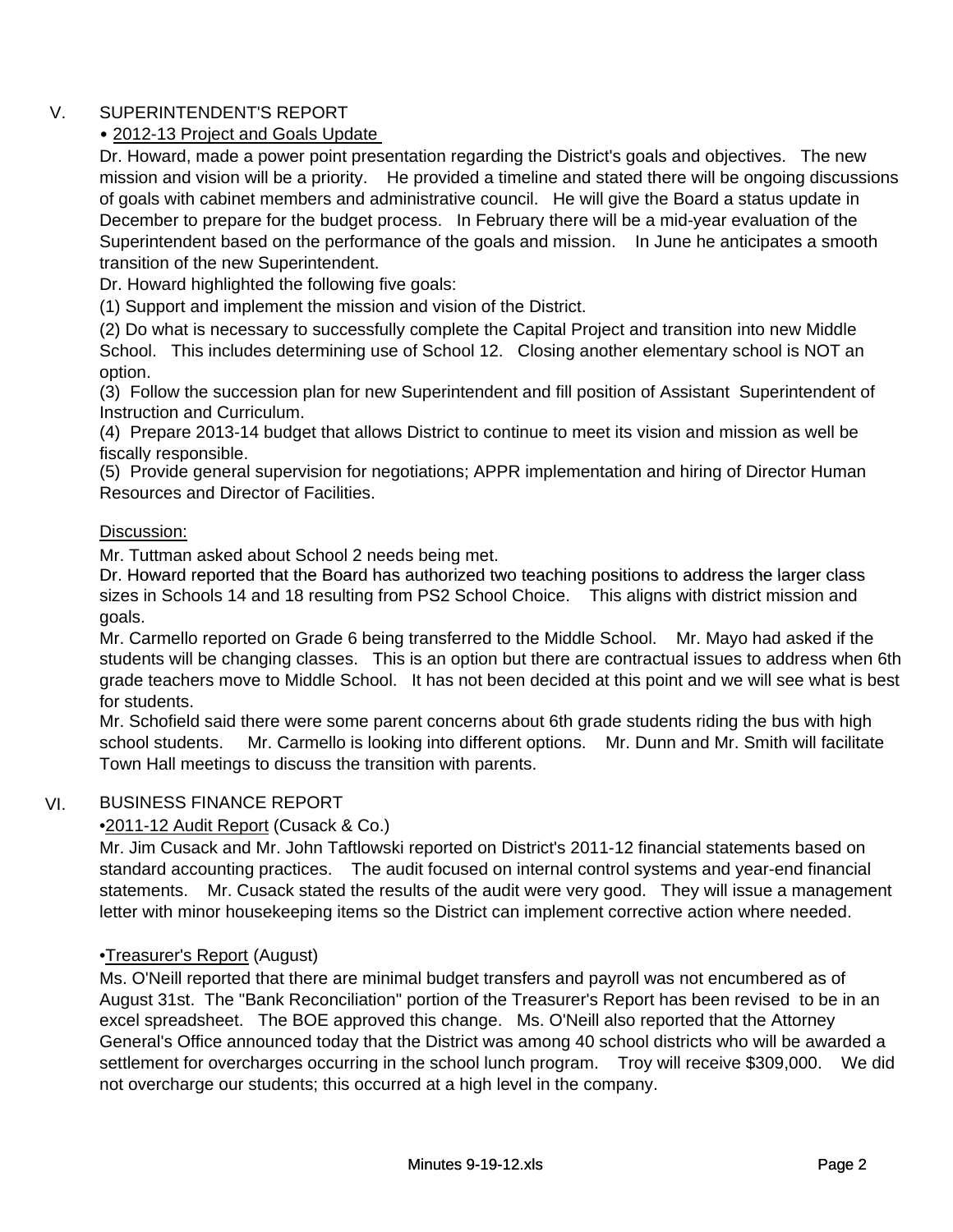### •2013-14 Budget Development Calendar

Ms. O'Neill gave the Board a draft of the 2013-14 budget development calendar in their Friday packet for review. It will be approved at the October 3rd BOE meeting.

### VII. PUBLIC INPUT ON AGENDA AND NON-AGENDA ITEMS

None (at this time). Public comment heard at end of meeting.

# VIII. SUPERINTENDENT'S RECOMMENDATIONS - HUMAN RESOURCES

**Mrs. Wager-Rounds made a motion to approve Items 1 through 14 as a Consent Agenda. Carried: 8-0 Discussion: Mrs. Rounds congratulated Mr. Pawlusiak on his retirement. Mrs. Harvin congratulated Mr. Pawlusiak and wished the best to Kellie O'Brien and Jared Heiner. Second: Mr. Mayo**

A. Staff Matters - Unclassified (Reviewed by J. Carmello)

BE IT RESOLVED, that the Board of Education of the Enlarged City School District of Troy, NY, hereby accepts the recommendation of the Superintendent to approve the following unclassified personnel actions:

1. Unclassified Employee - Create positions effective 9/20/12:

| <b>Elementary Teacher</b> | Kindergarten | <b>PS 14</b> |
|---------------------------|--------------|--------------|
| <b>Elementary Teacher</b> | Grade 4      | <b>PS 18</b> |

2. Unclassified Employee - Retirement

| NAME                     | TENURE AREA        | % SERVICE | ASSIGNMENT | <b>EFFECTIVE DATE</b> |
|--------------------------|--------------------|-----------|------------|-----------------------|
| <b>Richard Pawlusiak</b> | Administrator K-12 | 00%ا      | THS        | 1/13/2013             |

### 3. Unclassified Employee - Resignation

| <b>NAME</b>    | TENURE AREA        | % SERVICE | ASSIGNMENT | EFFECTIVE DATE |
|----------------|--------------------|-----------|------------|----------------|
| Kellie O'Brien | Teaching Assistant | 100%      | PS18       | 9/5/12         |

### 4. Unclassified Employee - Probationary Appointments

| <b>NAME</b>                 | TENURE      | $\frac{9}{6}$  | <b>ASSIGN</b>    | PROB APPT  | <b>PROB APPT</b>                                         | <b>CERT</b>   | <b>SALARY</b>  |
|-----------------------------|-------------|----------------|------------------|------------|----------------------------------------------------------|---------------|----------------|
|                             | AREA        | <b>SERVICE</b> |                  | START DATE | <b>END DATE</b>                                          | <b>STATUS</b> | RATE           |
| a. Jenna Brooks             | Teaching    | 100%           | <b>DMS</b>       | 9/17/12    | 9/16/15                                                  | Childhood Ed  | \$25,225       |
|                             | Assistant   |                |                  |            |                                                          | 1-6. Initial  | (Step 2)       |
|                             |             |                |                  |            | (amend probationary dates per BOE Agenda 9/5/12, page 3) |               |                |
| b. Siovan McAvoy Elementary |             | 100%           | School 16        | 9/1/12     | 8/31/15                                                  | Childhood Ed  | \$46,250       |
|                             |             |                | (RES R.Arellano) |            |                                                          | 1-6. Initial  | $(S-3, Col E)$ |
|                             |             |                |                  |            | (correct spelling of name per BOE Agenda 9/5/12, page 3) |               |                |
| c. Jared Heiner             | Director of | 100%           | <b>District</b>  | 9/20/12    | 9/19/15                                                  | SDL.          | \$114,881      |
|                             | Technology  |                |                  |            |                                                          | Professional  | (Step 6)       |

### 5. Unclassified Employee - Temporary Appointments

| <u>NAME</u>           | TENURE AREA | <u>%</u>       | ASSIGN | <b>EFFECTIVE</b>   | <b>CERT</b>   | SALARY                   |
|-----------------------|-------------|----------------|--------|--------------------|---------------|--------------------------|
|                       |             | <b>SERVICE</b> |        | DATES              | <b>STATUS</b> | <b>RATE</b>              |
| a. Catherine Ingalsbe | Remedial    | Part-Time      | Sacred | $9/1/12 - 6/30/13$ | Nurserv - 6   | \$31.00 / hr (Title I-A) |
|                       | Reading     |                | Heart  |                    | Permanent     |                          |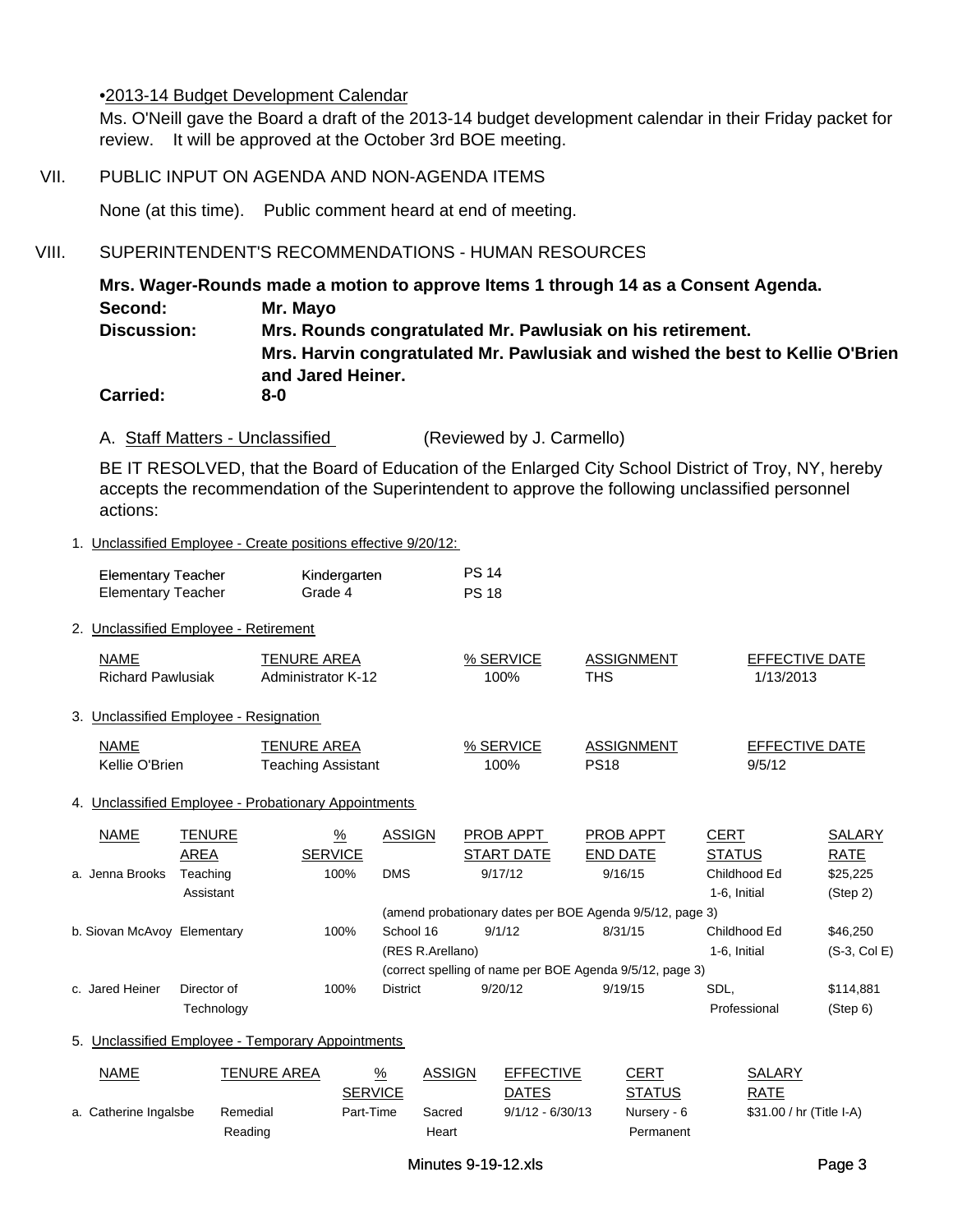| b. Crystal Roberts | Remedial  | Part-Time | Sacred    | $9/1/12 - 6/30/13$                                    | $PreK - 6$   | \$31.00 / hr (Title I-A) |
|--------------------|-----------|-----------|-----------|-------------------------------------------------------|--------------|--------------------------|
|                    | Reading   |           | Heart     |                                                       | Permanent    |                          |
|                    |           |           |           | (amend effective dates per BOE Agenda 9/5/12, page 4) |              |                          |
| c. Renee Patti     | Teaching  | 100%      | School 14 | $9/1/12 - 6/30/13$                                    | ChildEd 1-6. | \$25,225                 |
|                    | Assistant |           |           |                                                       | Professional | (Step 2)                 |
|                    |           |           |           | (amend salary rate per BOE Agenda 9/5/12, page 4)     |              |                          |

6. Unclassified Employee - 2012-13 Student Interns (Unpaid)

| <b>NAME</b>          | <b>COLLEGE</b>              | AREA OF STUDY            | <b>SUPERVISOR</b>      | <b>ASSIGNMENT</b> |
|----------------------|-----------------------------|--------------------------|------------------------|-------------------|
| a. Cortlyand Bane    | <b>SUNY Albany</b>          | Social Work              | Nancy Chicoine         | <b>District</b>   |
| b. Alyssa Pullman    | SUNY Albany                 | Social Work              | Nancy Chicoine         | <b>District</b>   |
| c. Amanda Graves     | <b>SUNY Albany</b>          | Media Center Specialist  | Jamie Holmes           | Elementary        |
| d. Amna Hussain      | <b>Empire State College</b> | Elementary               | Linda Martin           | School 2          |
| e. Meaghan Power     | <b>Russell Sage</b>         | Elementary               | Linda Martin           | School 2          |
| f. Shawna Robb       | Russell Sage                | Elementary               | Linda Martin           | School 2          |
| g. Lynsee Thorington | <b>HVCC</b>                 | Elementary               | Linda Martin           | School 2          |
| h. Cynthia White     | <b>Grand Canyon Univ</b>    | Elementary               | Dennis Bye             | School 2          |
| i. ReAnne Appel      | <b>HVCC</b>                 | Elementary               | Bonnie O'Connor        | School 14         |
| j. Natalie Hazelton  | <b>HVCC</b>                 | Elementary               | P. Weaver-Lipscomb     | School 14         |
| k. Felicity May      | <b>HVCC</b>                 | Elementary               | Ellen Kelley           | School 14         |
| I. Phylicia Sanzo    | <b>HVCC</b>                 | Elementary               | Dawn Bulmer            | School 14         |
| m. Kasey Hansen      | <b>HVCC</b>                 | Elementary               | <b>Therese Goyette</b> | School 16         |
| n. Laura Maloney     | <b>HVCC</b>                 | Elementary               | MaryGerard Connolly    | School 16         |
| o. Miguel Gomez      | <b>SUNY Albany</b>          | School Psychologist      | Maxine Brisport        | CHS               |
| p. Morgan Mason      | Sage College                | Elementary               | Tenika Wilcox          | <b>CHS</b>        |
| q. Nikkita Mass      | Sage College                | Special Education        | Kathleen Balint        | <b>CHS</b>        |
| r. Caitlin Mosher    | Sage College                | Elementary               | Margaret Mulligan      | CHS               |
| s. Terasita Reddix   | <b>Grand Canyon Univ</b>    | Special Education        | Kathleen Balint        | <b>CHS</b>        |
| t. Brina Seguine     | Sage College                | Elementary               | <b>Thomas Carroll</b>  | <b>CHS</b>        |
| u. Eric Sterner      | <b>RPI Graduate</b>         | <b>GK12 Helix Fellow</b> | Paul Dunleavy          | <b>DMS</b>        |
| v. Courtney Hammond  | Sage College                | <b>Health Education</b>  | Lance Matter           | <b>THS</b>        |
|                      |                             |                          |                        |                   |

7. Unclassified Employee - 2012 Summer Professional Development

a. Elementary for hours listed @ \$31.00 / hour (General Fund)

| Elizabeth Behan | 12 hours | Karen Martin      | 3 hours  | Ronald West  | 7 hours  |
|-----------------|----------|-------------------|----------|--------------|----------|
| Abra Bentley    | 12 hours | Anthony Mauriello | 10 hours | Susan Wold   | 9 hours  |
| Sara Dube       | 6 hours  | Kelly Phelan      | 3 hours  | Mary Zakarka | 12 hours |
| Ellen Kelley    | 12 hours | Genevieve Stinson | 12 hours |              |          |

### 8. Unclassified Employee - 2012-13 Mentor/Mentee

| MENTEE              | <b>TENURE AREA</b>                         | <b>MENTOR</b>               | <b>ASSIGNMENT</b> | <b>SALARY RATE</b> |
|---------------------|--------------------------------------------|-----------------------------|-------------------|--------------------|
| a. Joseph Coleman   | <b>Mathematics</b>                         | Paul Dunleavy               | <b>DMS</b>        | \$1,250.00         |
| b. Patrick Haggerty | <b>Physical Education &amp; Recreation</b> | Lisa Hurteau                | <b>DMS</b>        | \$1,250.00         |
| c. Kristen Meister  | Music                                      | Rhonda Hermance             | DMS / CHS         | \$1,250.00         |
| d. Kelly Comley     | English                                    | Daniel Hayes                | THS               | \$1,250.00         |
| e. Ryan Meikle      | School Counseling & Guidance               | <b>Christine Dauphinais</b> | <b>THS</b>        | \$1,250.00         |

### 9. Unclassified Employee - 2012-13 Extra Assignments

| NAME                 | TENURE AREA                  |            | ASSIGNMENT | SALARY RATE |
|----------------------|------------------------------|------------|------------|-------------|
| a. Gary Bloomingdale | English as a Second Language | 6th period | Elementary | \$6,000,00  |
| b. Jamie Bowen       | English as a Second Language | 6th period | Elementary | \$6,000.00  |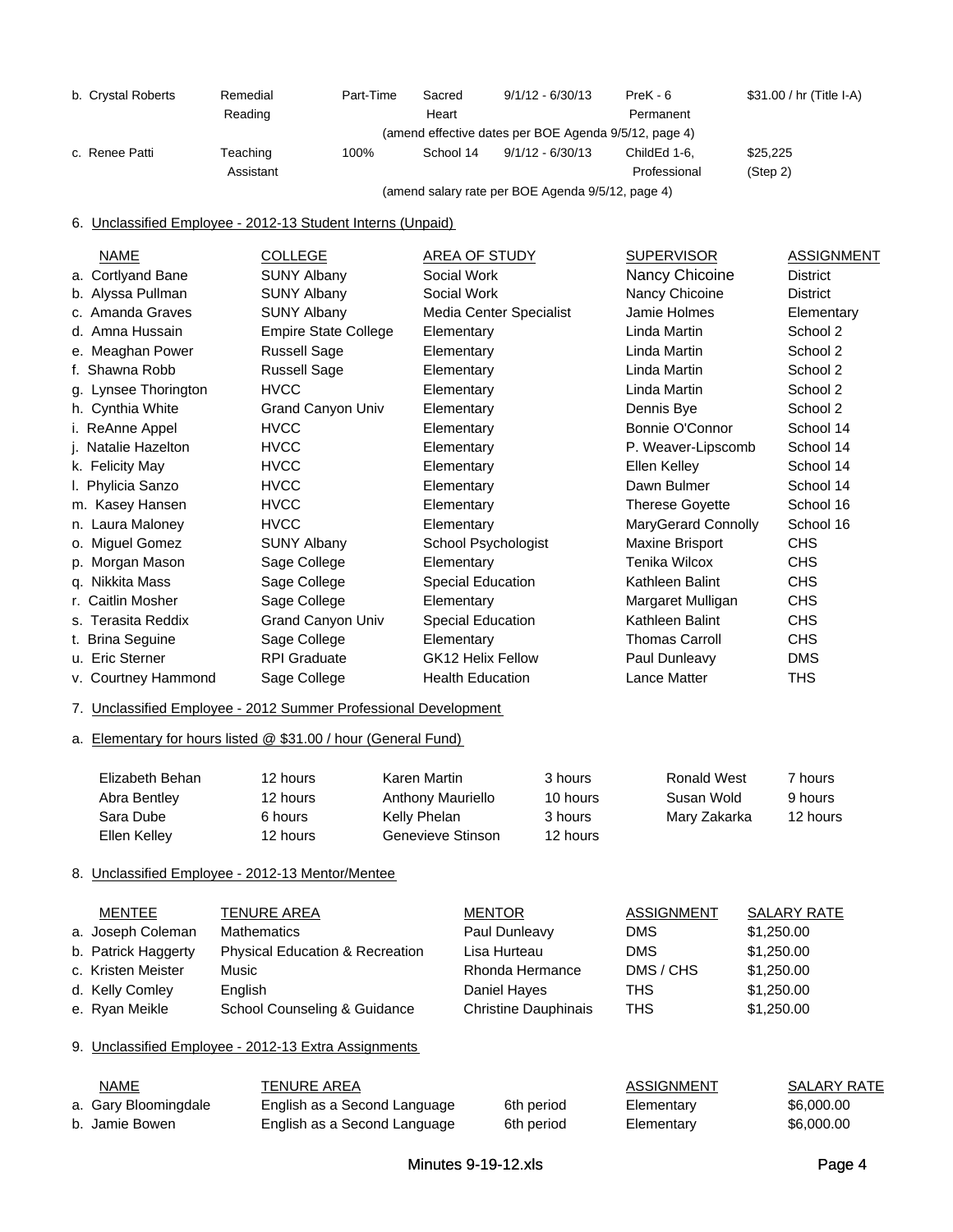| c. Kellee Bonenfant   | <b>General Special Education</b> | 6th period | <b>DMS</b> | \$6,000.00 |
|-----------------------|----------------------------------|------------|------------|------------|
| d. Diane DiClementi   | <b>Mathematics</b>               | 6th period | <b>DMS</b> | \$6,000.00 |
| e. Tara Evans         | <b>General Special Education</b> | 6th period | <b>DMS</b> | \$6,000.00 |
| f. Elizabeth Pollock  | <b>General Special Education</b> | 6th period | <b>DMS</b> | \$6,000.00 |
| g. Ronald Sousa       | <b>General Special Education</b> | 6th period | <b>THS</b> | \$6,000.00 |
| h. Rhonda Lyons       | <b>General Special Education</b> | 6th period | School 1   | \$6,000.00 |
| i. Rita Cao-Garcia    | <b>General Special Education</b> | 6th period | School 1   | \$6,000.00 |
| i. Toni Garcia        | <b>General Special Education</b> | 6th period | School 1   | \$6,000.00 |
| k. Cara Parker        | <b>General Special Education</b> | 6th period | School 1   | \$6,000.00 |
| I. Sheryl Schoonmaker | English                          | 6th period | School 1   | \$6,000,00 |

#### 10. Unclassified Employee - 2012-13 THS Afterschool Detention Program

| <b>NAME</b>         | <b>TENURE AREA</b>        | <b>MAX HOURS</b> | <b>SALARY RATE</b> |
|---------------------|---------------------------|------------------|--------------------|
| a. Daniel Hayes     | English                   | 4 hours per week | \$30.00 per hour   |
| b. Christine Perry  | <b>Business Education</b> | 4 hours per week | \$30.00 per hour   |
| c. William Whitty   | <b>Technical Subjects</b> | 4 hours per week | \$30.00 per hour   |
| d. Marguerite Brock | <b>Teaching Assistant</b> | 4 hours per week | \$26.00 per hour   |
| e. Margueret LeRoux | <b>Teaching Assistant</b> | 4 hours per week | \$26.00 per hour   |
| f. Patricia Rupp    | <b>Teaching Assistant</b> | 4 hours per week | \$26.00 per hour   |

#### 11. Unclassified Employee - 2012-13 DMS Afterschool Detention Program

| <b>NAME</b>        | TENURE AREA                           | MAX HOURS        | SALARY RATE      |
|--------------------|---------------------------------------|------------------|------------------|
| a. Lisa Hardy      | <b>Physical Educ &amp; Recreation</b> | 4 hours per week | \$30.00 per hour |
| b. Kiante Jones    | Social Studies                        | 4 hours per week | \$30.00 per hour |
| c. Tyrone O'Meally | Social Studies                        | 4 hours per week | \$30.00 per hour |

#### 12. Unclassified Employees - 2012-13 Marching/Jazz/Stage Band

| NAME          | <b>POSITION TITLE</b> | <b>SALARY RATE</b> |
|---------------|-----------------------|--------------------|
| John Vatalaro | Drum Line Instructor  | \$3,892.00         |

### 13. Unclassified Employees - 2012-13 Substitutes

| NAME             | <b>CERTIFIED</b> | <b>UNCERTIFIED</b> | <b>TEACHING ASST</b>     | <b>HOME TUTOR</b>        |
|------------------|------------------|--------------------|--------------------------|--------------------------|
|                  |                  |                    | Certified<br>Uncertified | Certified<br>Uncertified |
|                  | (\$100.00 / day) | $(\$90.00 / day)$  | \$12.00 / hour)          | (\$31.00 / hour)         |
| Jessica Churan   | Χ                |                    |                          |                          |
| Lester Feldman   |                  |                    |                          |                          |
| Norah Haddad     |                  |                    |                          |                          |
| Heather Hochberg |                  |                    | v<br>⋏                   |                          |
| Tricia Koberger  | $\check{ }$<br>⋏ |                    |                          |                          |
| Kyle Lynch       |                  |                    |                          |                          |
| Colleen McGuirk  | Χ                |                    |                          |                          |
| Zachary Snyder   | v                |                    |                          |                          |

14. Unclassified Employee - Transfers (for notification purposes only)

| NAME         | TENURE AREA | <b>FROM</b> |           |
|--------------|-------------|-------------|-----------|
| Abra Bentley | Elementary  | School 2    | School 16 |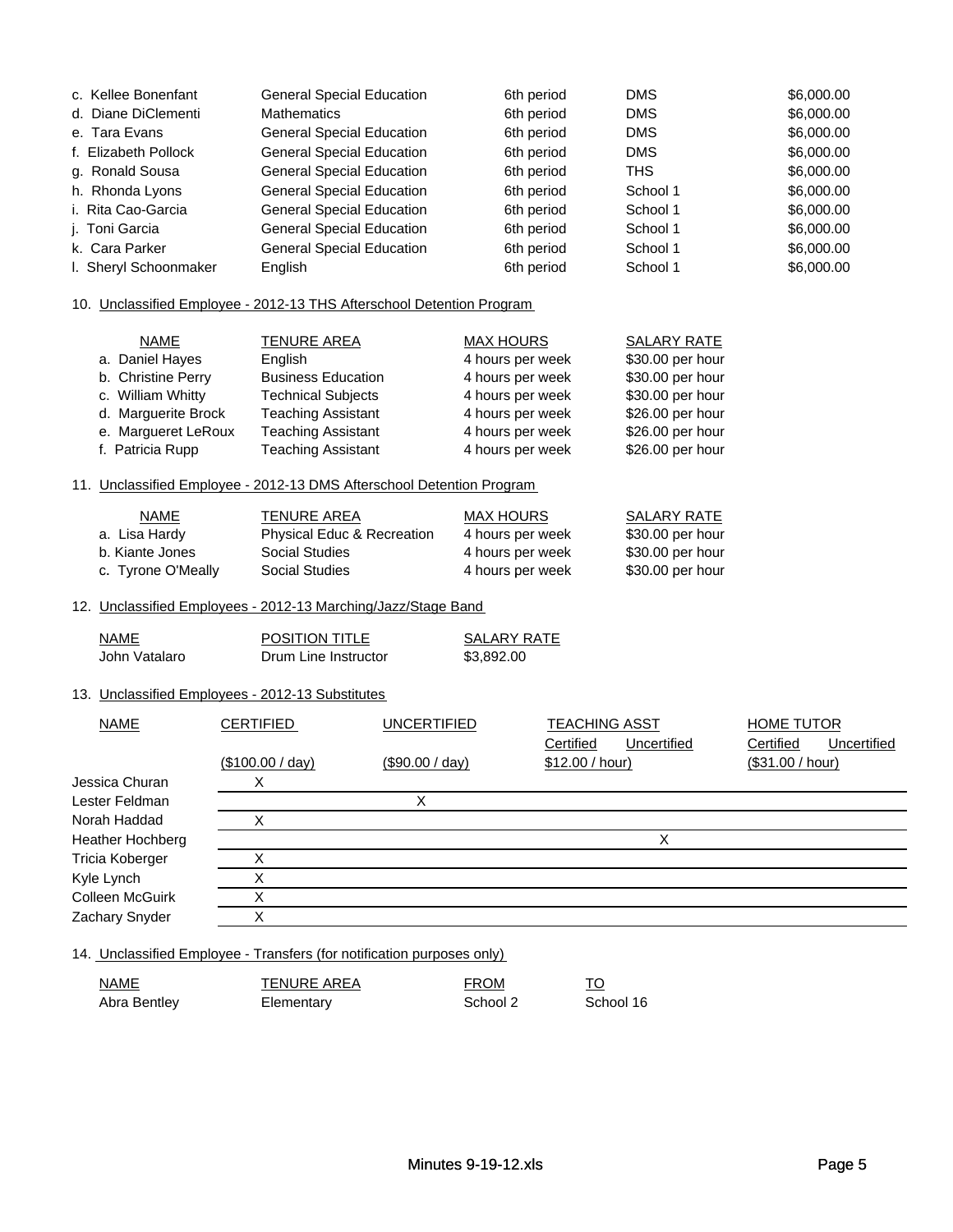### B. Staff Matters - Classified (Reviewed by K. Culligan)

**Mrs. Wager-Rounds made a motion to approve Items 1 through 6 as a Consent Agenda. Carried: 8-0 Second: Mr. Mayo Discussion: Mrs. Wager-Rounds wished Ms. Culligan luck in her new position.**

BE IT RESOLVED, that the Board of Education of the Enlarged City School District of Troy, NY, hereby accepts the recommendation of the Superintendent to approve the following classified personnel actions:

### 1. Classified Employee - Resignation

| NAME              | <b>POSITION TITLE</b>   | % SERVICE | ASSIGNMENT | EFFECTIVE DATE |
|-------------------|-------------------------|-----------|------------|----------------|
| Kathleen Culligan | Human Resource Director | 100%      | District   | 9/25/12        |

#### 2. Classified Employee - 2012-13 Student Interns (Unpaid)

| <b>NAME</b>         | <b>COLLEGE</b> | AREA OF STUDY                 | <b>SUPERVISOR</b>    | <b>ASSIGNMENT</b> |
|---------------------|----------------|-------------------------------|----------------------|-------------------|
| a. Jessica Adsit    | Sage College   | <b>Occupational Therapist</b> | Jessica Maloney      | School 2          |
| b. Michelle Esteves | Sage College   | Occupational Therapist        | Jessica Maloney      | School 2          |
| c. Kaitlin Eisenhut | Sage College   | <b>Occupational Therapist</b> | Jennifer Lucas       | School 14         |
| d. Lesley Farber    | Sage College   | Occupational Therapist        | Jennifer Lucas       | School 14         |
| e. Laura Barb       | Sage College   | Occupational Therapist        | <b>Holly Lockrow</b> | CHS               |
| f. Raegan Maddalla  | Sage College   | Occupational Therapist        | <b>Holly Lockrow</b> | <b>CHS</b>        |

#### 3. Classified Employee - 2012-13 Ticket Takers

| Nicole Davin  | \$8.00 per hour as needed |
|---------------|---------------------------|
| Lisa Hardv    | \$8.00 per hour as needed |
| Patricia Rupp | \$8.00 per hour as needed |

### 4. Classified Employee - 2012-13 Substitutes

| <b>NAME</b>            | <b>CLERK</b> | <b>NURSE</b> | <b>MONITOR</b> | <b>TEACHER AIDE</b> | <b>MAINT WORKER</b> |
|------------------------|--------------|--------------|----------------|---------------------|---------------------|
|                        | (\$11 / hr)  | (\$14 / hr)  | (\$10 / hr)    | (\$10 / hr)         | (\$11 / hr)         |
| Zachary Bye            |              |              |                |                     |                     |
| Marion Hannan          |              |              |                |                     |                     |
| <b>Robert Harrison</b> |              |              |                |                     |                     |
| <b>Francis Smith</b>   |              |              |                |                     |                     |
| Shaunte Strickland     |              |              |                |                     |                     |
|                        |              |              |                |                     |                     |

### 5. 2012-13 Volunteers

School 2 School 16 District Copyroom Laurie Anderson Emily Pena Thomas Mooney

### School 14

BE IT RESOLVED, that the Board of Education of the Enlarged City School District of Troy, NY, hereby accepts the recommendation of the Superintendent to approve the Rensselaer Polytechnic Institute Football Program's acting head coach (Bob Bodor), assistant coaches (Gary Chrys, Jason Diehl, Jeff Dittman, Fred Farrier, Will Headen, Steve Hladio, Jared Jones, Mike Roberts, Andy Sparano, Kevin Trigonis) and football players (91) to volunteer to work with students at School 14 throughout the 2012-13 school year.

### 6. Classified Employee - Transfers (for notification purposes only)

| NAME         | <b>POSITION TITLE</b> | <b>FROM</b> |           |
|--------------|-----------------------|-------------|-----------|
| Sandra Agars | Teacher Aide          | School 18   | School 14 |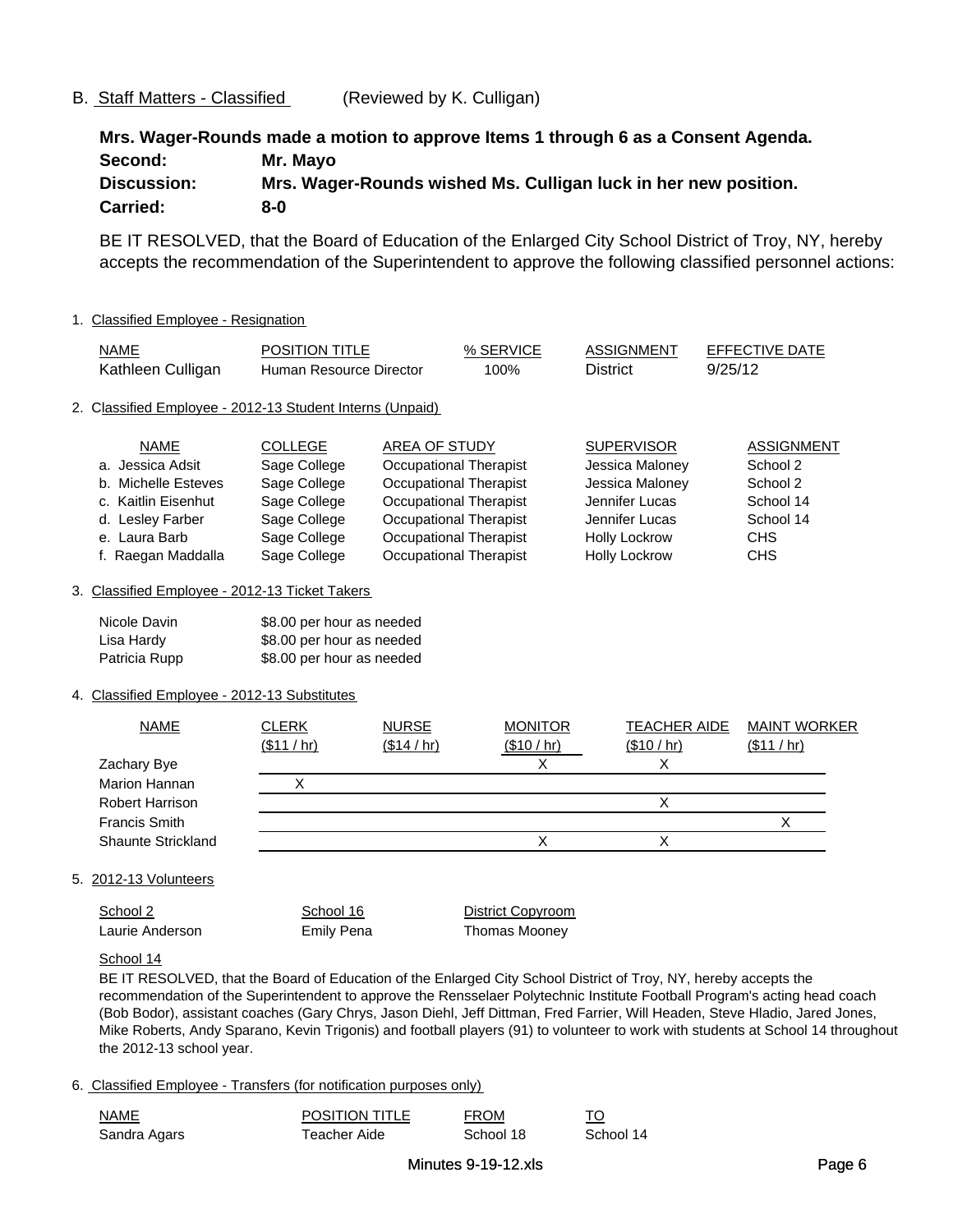# IX. SUPERINTENDENT'S RECOMMENDATIONS - PROGRAMS (Reviewed by J. Carmello)

**Mrs. Wager-Rounds made a motion to approve Item 1. Carried: 8-0 Second: Mr. Schofield**

# 1. Re-Organization of Instruction for 6th Grade

BE IT RESOLVED, that the Board of Education, upon the recommendation of the Superintendent, hereby amend the organization of instruction by transferring the 6th Grade to the Middle School due to program considerations and shifts in enrollment. The Middle School shall be comprised of Grades 6, 7 and 8 effective 2013-2014 school year.

**Mrs. Wager-Rounds made a motion to approve Items 2 and 3 as a Consent Agenda. Second: Mr. Mayo Carried: 8-0**

2. Dignity for All Students Act (DASA) Coordinators (amendment to BOE 7-3-12)

BE IT RESOLVED, that the Board of Education, upon the recommendation of the Superintendent, appoints the following individuals as Dignity for All Students Act Coordinators for the school year 2012- 2013:

| Ashley Grande - School 1       | Lisa Ditroia - CHS                                  |
|--------------------------------|-----------------------------------------------------|
| Immaculine Jolivert - School 2 | Joshua Vail - School 18                             |
| Lauren Reynolds - School 14    | Sonya Shaw - DMS                                    |
| Laura Stukenborg - School 16   | Christine Dauphinais - THS and District Coordinator |

3. Contract - Jim Nash for Recreational Taekwondo (Addendum I)

BE IT RESOLVED, that the Board of Education, upon the recommendation of the Superintendent, approve a contract with Jim Nash for recreational taekwondo classes at Doyle Middle School for the period of September 1, 2012 through June 30, 2013 in the amount of \$9,950 to be paid from 21st Century grant funds.

# X. BOARD RESOLUTIONS

**Mrs. Wager-Rounds made a motion to approve Item 1. Second: Mr. Mayo Carried: 7-1 (Mrs. Harvin voted no.)**

1. Settlement Agreement

BE IT RESOLVED, that upon the recommendation of the Superintendent of Schools, the Board of Education of the Enlarged City School District of Troy hereby approves the settlement of a grievance brought by the Troy Teachers Association on August 16, 2012 on the terms and conditions set forth in the Settlement Agreement and Release between the parties thereto attached as Schedule A.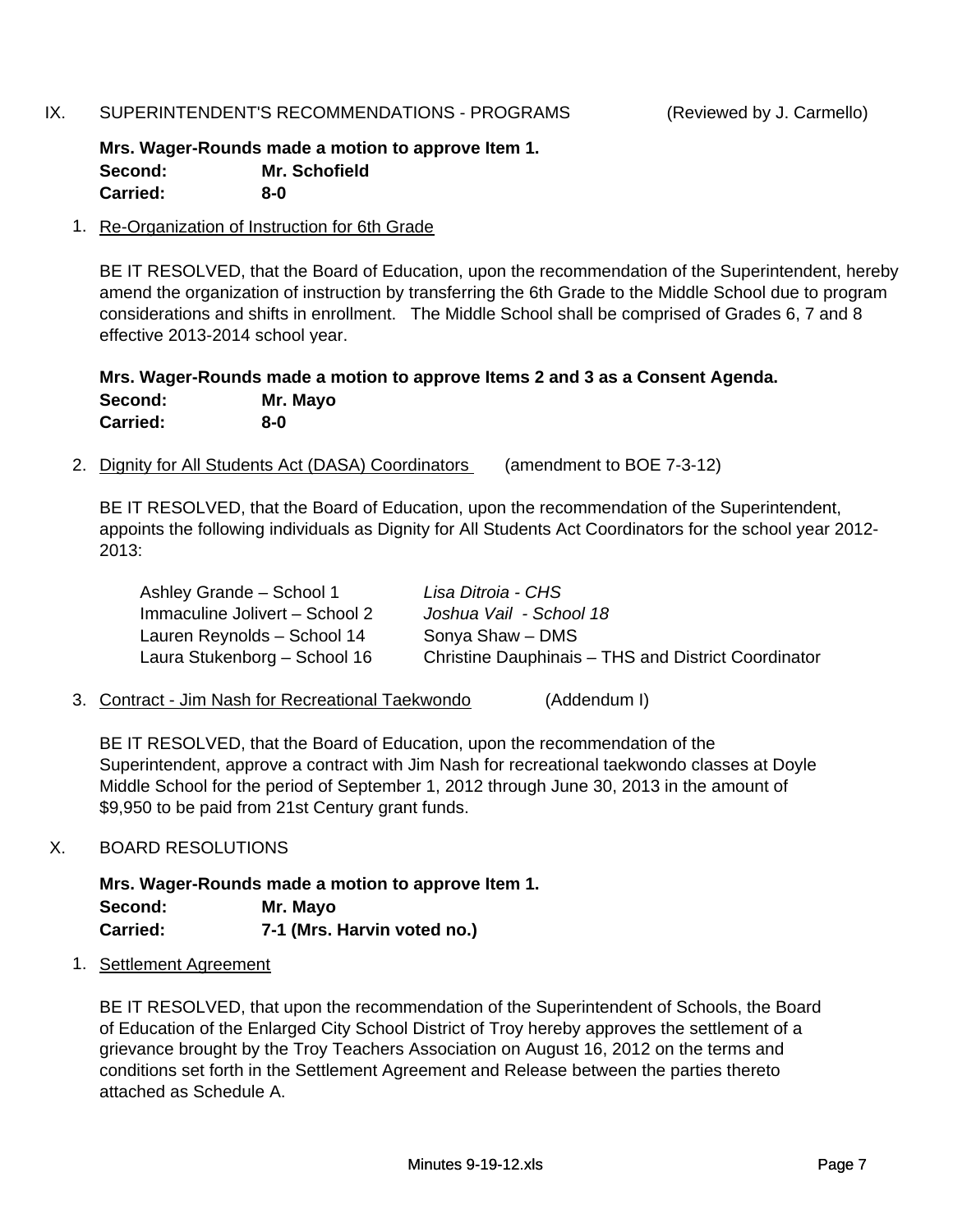**Mrs. Wager-Rounds made a motion to approve Item 2. Second: Mr. Mayo Carried: 7-1 (Mrs. Harvin voted no.)**

### 2. Settlement Agreement **(green sheet)**

BE IT RESOLVED, upon the recommendation of the Superintendent of Schools, the Board of Education of the Enlarged City School District of Troy hereby approves a settlement agreement concerning the subject employee indentified on confidential schedule "B", and authorizes the President of the Board of Education to execute the written settlement agreement.

# **Mrs. Wager-Rounds made a motion to approve Item 3. Carried: 7-1 (Mrs. Harvin voted no.) Second: Mr. Mayo**

### 3. Contract with Station 28 for Technology Services **(green sheet)**

BE IT RESOLVED, upon the recommendation of the Superintendent of Schools, the Board of Education of the Enlarged City School District of Troy hereby approves to engage the services of Kris Meier, Independent Consultant for Station 28 to complete a detailed review and assessment of hardware, software and infrastructure for the District's technology; cost not to exceed \$3,200.

# XI. PUBLIC INPUT ON AGENDA AND NON-AGENDA ITEMS

(1) Olivia Van Epps and Francesca Bevevino (THS Seniors) - Request that the high school offer a musical for students. This is their last year and it would mean a lot. Students are very dedicated.

Response: Dr. Howard stated that he and Mr. Carmello met with Music Department. They want students to have a musical and will do everything they can to make it happen. Also looking for a solution to Flags and Ribbons.

Mr. Tuttman is glad that this situation has gotten the Superintendent's attention. He will support what needs to be done.

(2) Tessa Hickey, Ryan Cietek and Casey Milne (THS Seniors) - Our senior class is sacrificing a musical because of the construction project. Students have worked very hard.

Response: Mrs. Wager-Rounds stated we are working to make sure Seniors will have a musical. It cannot be in the Auditorium because of Capital Project.

# Other Discussion:

Mrs. Clinton asked about Title I funding. Mr. Carmello stated that Title I funds are based on student income. District has the option of redistributing funds but we cannot change the ranking.

Mrs. Clinton asked if there are plans to move staff to buildings with greatest needs since enrollment shifted with 55 School 2 students who opted for School Choice. Mr. Carmello said an analysis would be needed before we would move personnel. At this time, there are no plans to do so.